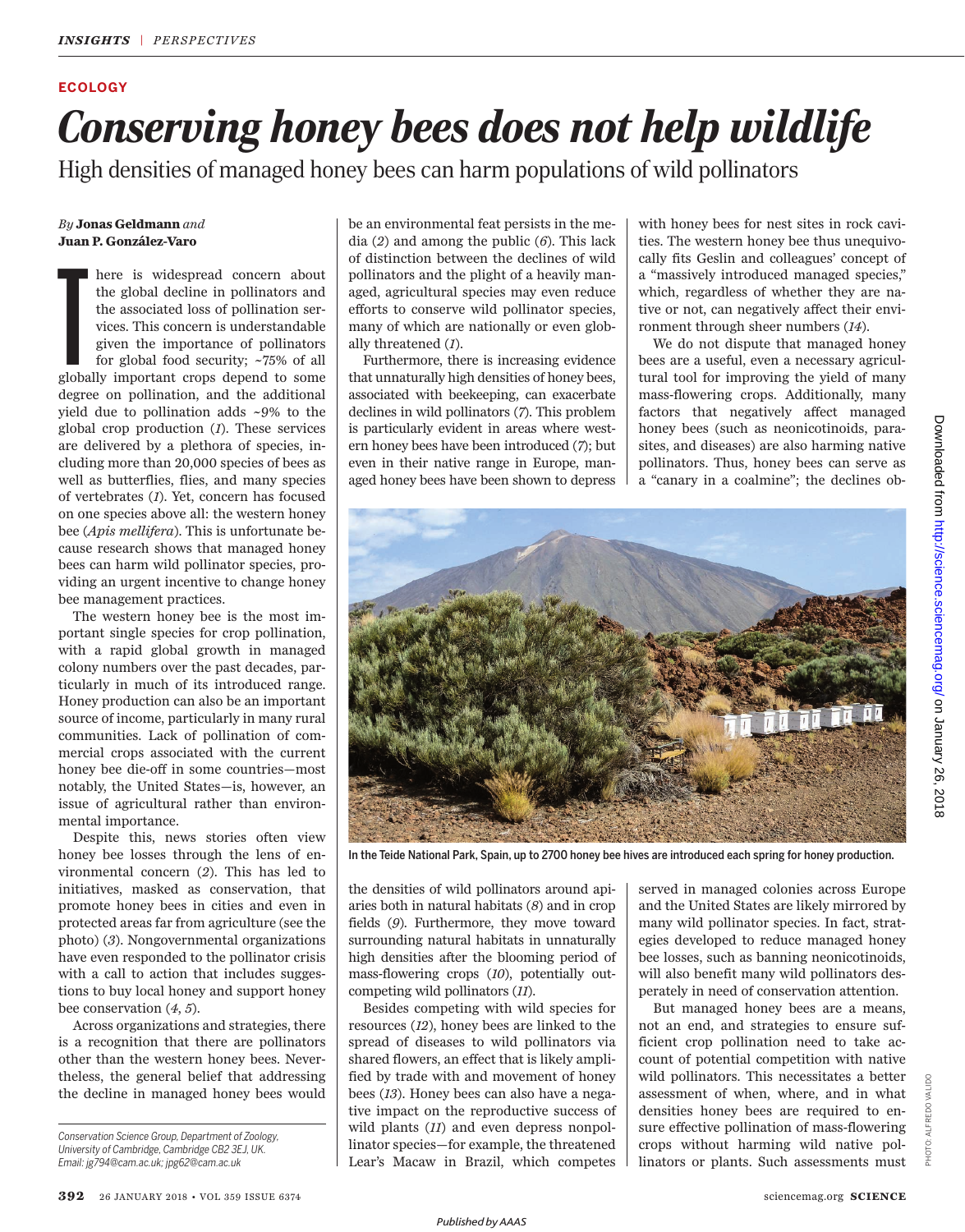explicitly account for the contributions of native wild pollinators, which may be responsible for as much as 50% of the needed pollination services (*15*). Within their native range, some amount of pollination by western honey bees is natural, although the historic density of wild colonies is largely unknown. Safe densities of managed honey bees will vary from natural and protected habitats, where wild native pollinators are most abundant and beekeeping is mainly done for honey production, to agricultural and managed landscapes, which are less important for the conservation of the most threatened pollinator species.

Management practices must also address the periods when no or insufficient mass-flowering crops are in bloom because managed honey bees are likely to compete most intensively with wild native pollinators during these times. In the United States, honey bee hives are moved around to track the bloom of various crops, from California almond groves in early spring to Washington apples in the late summer. Similar approaches might be needed across Europe and other places to match pollinator supply to pollination demand but must address the risk of spreading diseases. Policies to limit the number of honey bees in specific periods might also be needed, such as early honey removal and keeping the individual hives smaller. If implemented wisely, such strategies will come with no extra cost to farmers but may increase the price of honey.

Fulfilling the need for sufficient and effective pollination of the world's crops without jeopardizing biodiversity will also require an ambitious research agenda. The past decade has seen an explosion in research tackling the decline in managed honey bees, specifically focused on the potential loss of pollination services. This research has been heavily supported by the private sector and governments, particularly in Europe and the United States, which have invested millions to reverse the loss of managed honey bees. Comparatively little research has been undertaken to understand wild native pollinator declines, including the potential negative role of managed honey bees. The European project STEP (Status and Trends in European Pollinators; www.step-project. net), which aimed to document the nature and extent of pollinator declines and brought together 21 universities and institutions from 16 countries, exemplifies the type of research initiative needed to elucidate the drivers of pollinator declines.

Concern about honey bees has been an engine for shining light on the decline of pollinators and has likely been important in raising awareness of pollinator declines at large (*4*, *5*). Thus, a more nuanced understanding of the role of domesticated honey bees must not be misconstrued as a general lack of importance of conservation attention on wild native pollinators. Half of all European bees are threatened with extinction (*1*), and the conservation of wild native pollinators is among the most important conservation challenges in many parts of the world. We therefore see a need for a conservation strategy that explicitly focuses on the main drivers of the current declines in wild native pollinators, not on agricultural yield.

As a first step, crop pollination by managed honey bees should not be considered an ecosystem service because those pollination services are delivered by an agricultural animal and not by the local ecosystems. Further, managed honey bee hives should not be placed in protected areas, where they are likely to do the biggest damage to wild pollinators. In other areas of conservation importance, beekeeping may require impact assessments that consider potential spillover after the bloom of adjacent mass flowering crops. Honey bees may be necessary for crop pollination, but beekeeping is an agrarian activity that should not be confused with wildlife conservation.  $\blacksquare$ 

#### **REFERENCES AND NOTES**

- 1. Intergovernmental Platformon Biodiversity and Ecosystem Services,*The Assessment Report of the Intergovernmental Science-Policy Platform on Biodiversity and EcosystemServices on Pollinators, Pollination and Food Production* (Secretariat of the Intergovernmental Science-Policy Platformon Biodiversity and Ecosystem Services, 2016).
- 2. D. Bolton, Independent Digital News & Media, 2016; www. independent.co.uk/environment/bee-decline-dying-outhoneybees-uk-food-production-extinction-a6939266. html.
- 3. A.Valido,M. C. Rodriguez-Rodriguez, P.Jordano, *Ecosistemas* 23, 58 (2014).
- 4. The Nature Conservancy,*Bees and Agriculture* (The Nature Conservancy, 2017); www.nature.org/ourinitiatives/regions/northamerica/unitedstates/indiana/ journeywithnature/bees-agriculture.xml.
- 5. Greenpeace, SOS-bees (Greenpeace, 2014); http://sosbees.org/situation.
- 6. YouGov, Decline of bees seen as more serious than climate change, YouGov, 2014; https://yougov.co.uk/news/2014/06/27/ bees-dying-most-serious-environmental-issue.
- 7. R.E. Mallinger,H. R.Gaines-Day, C.Gratton,*PLOS ONE* 12, e0189268 (2017).
- 8. A. Torné-Noguera, A. Rodrigo, S. Osorio,J. Bosch,*Basic Appl. Ecol.*17, 199 (2016).
- 9. S.A. M. Lindström, L. Herbertsson, M. Rundlöf, R. Bommarco, H.G. Smith,*Proc. R. Soc. B Biol. Sci.* 283, 20161641 (2016).
- 10. J. P.González-Varo, M.Vilà,*Biol. Conserv.* 212, 376 (2017). 11. A. Magrach,J. P. González-Varo, M.Boiffier, M.Vilà, I. Bartomeus,*Nat. Ecol. Evol.*1, 1299 (2017).
- 
- 12. J. H. Cane, V. J. Tepedino,*Conserv. Lett.*10, 205 (2017). M.A. Fürst, D. P. McMahon, J. L. Osborne, R. J. Paxton, M. J. F. Brown,*Nature* 506, 364 (2014).
- 14. B. Geslin *et al.*, *Adv. Ecol. Res.* 57, 147 (2017).
- 15. L. A.Garibaldi *et al.*, *Science* 339, 1608 (2013).

#### **ACKNOWLEDGMENTS**

We thank L.V. Dicks and A. Valido for comments on the manuscript. J.G. (H2020-MSCA-IF-2015-706784) and J.P.G.-V. (H2020-MSCA-IF-2014-656572) were funded by Individual Marie Sklodowska-Curie Fellowships.

10.1126/science.aar2269

#### **QUANTUM INFORMATION**

## *Toward a silicon-based quantum computer*

A controlled NOT gate for two quantum bits is demonstrated with a strained-silicon device

#### *By* **Lars R. Schreiber** *and* **Hendrik Bluhm**

Lems t uantum computing could enable exponential speedups for certain classes of problems by exploiting superposition and entanglement in the manipulation of quantum bits (qubits). The leading quantum systems that can be used include trapped ions, superconducting qubits, and spins in semiconductors. The latter are considered particularly promising for scaling to very large numbers of qubits. On page 439 of this issue, Zajac *et al*. (*1*) demonstrate a quantum operation involving two qubits in silicon (Si), which is a major step for the field of

### *"…creating systems that cannot be simulated with today's supercomputers will take about 50 qubits."*

semiconductor qubits. Together with easierto-achieve manipulation of single qubits, these operations represent the basic steps of any quantum algorithm.

The coupling between the two qubits is achieved through the so-called exchange interaction, which results from coupling of the two electrons through a tunnel barrier. This barrier can be controlled by changing the voltage on the central gate. The authors further use microwave excitation to implement the desired operation. In an external magnetic field, spins that are not aligned with the field precess around it like an

*Jülich Aachen Research Alliance (JARA), Institute for Quantum Information, RWTH Aachen and Forschungszentrum Jülich, Germany. Email: lars.schreiber@physik.rwth-aachen.de*